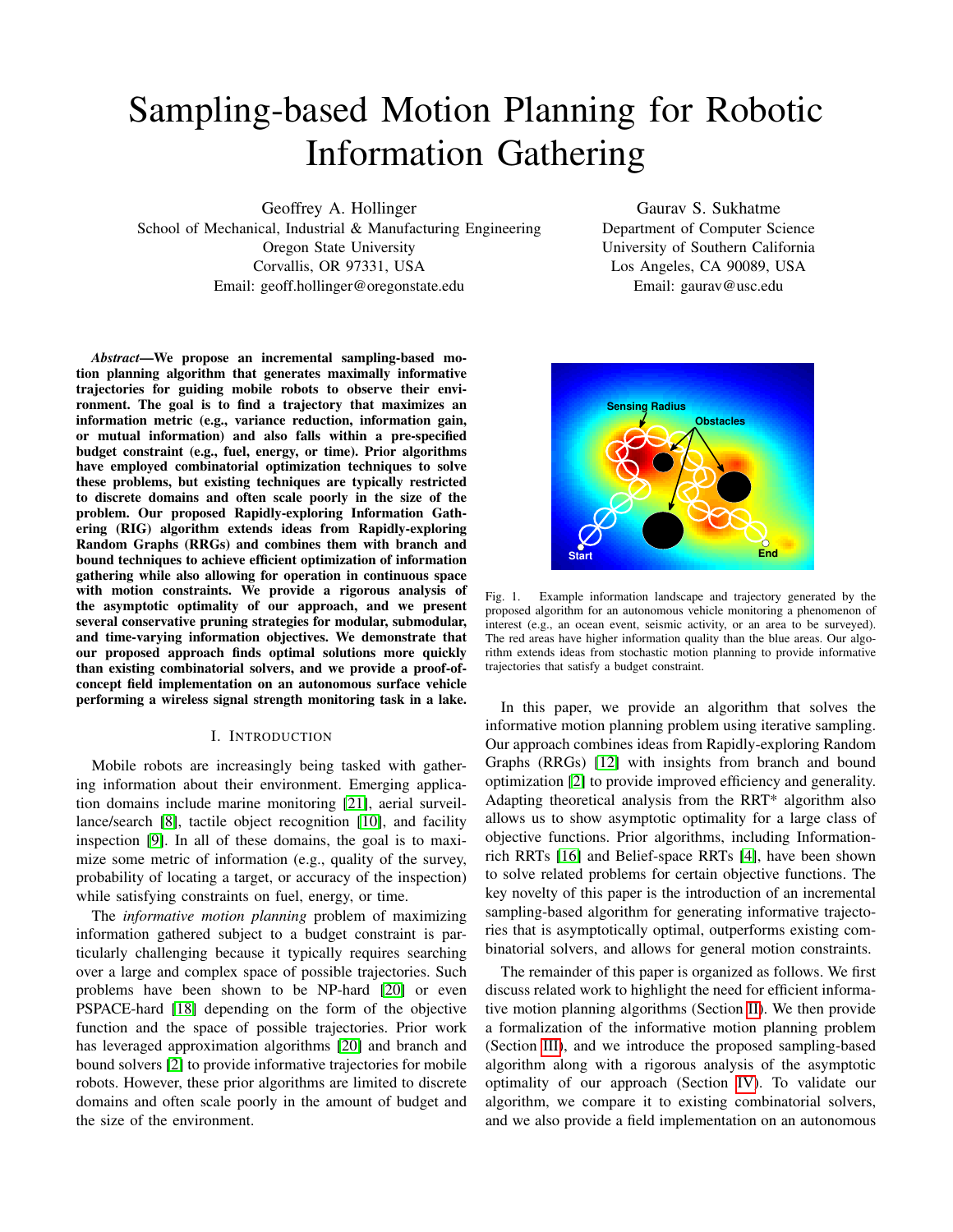surface vehicle (Section [V\)](#page-4-0). Finally, we draw conclusions and discuss avenues for future work (Section [VI\)](#page-6-0).

# II. RELATED WORK

<span id="page-1-0"></span>Autonomous information gathering problems have a rich history in mathematics, computer science, and robotics dating back to early work in sequential hypothesis testing [\[23\]](#page-7-10). Early research was concerned with the problem of determining which experiments to run to best determine the nature of an unknown. Similar ideas were then generalized to account for constraints on physical systems, which resulted in a vibrant community studying active perception [\[1\]](#page-7-11).

Active perception problems were later extended to account for mobile sensing within the framework of Bayesian reasoning [\[5\]](#page-7-12). Subsequent works have resulted in an extensive suite of solutions that incorporate information theoretic measures for such problems as object recognition, mapping, and scene reconstruction (see [\[6\]](#page-7-13) for a survey). Modern applications of next best view planning and belief space planning continue to push the envelope of gradient-based optimization in these domains [\[11\]](#page-7-14). While such algorithms have been shown to be useful for a range of domains, they typically rely on restrictive assumptions on the objective function and do not have guarantees on global optimality. Finite-horizon model predictive control methods [\[3,](#page-7-15) [19\]](#page-7-16) provide improvement over myopic techniques but also do not have performance guarantees beyond the horizon depth.

A number of general solvers for robotic information gathering problems utilize combinatorial optimization techniques to search over a discrete grid. The recursive greedy algorithm [\[20\]](#page-7-4) is one example that achieves bounded performance for submodular objective functions. Branch and bound techniques have also been proposed that only require the objective function to be monotonic [\[2\]](#page-7-6). The resulting solvers typically require computation exponential in the size of the problem instance due to the large blowup in the search space with increasing budget. An alternative is to utilize a finite-horizon solver that solves the problem for only a portion of the budget at a time [\[8\]](#page-7-1). While such solvers perform heuristically well, they do not carry guarantees for behavior outside the horizon length.

The use of sampling-based motion planning algorithms, such as the Rapidly-exploring Random Tree (RRT) [\[15\]](#page-7-17) and probabilistic roadmap (PRM) [\[14\]](#page-7-18), has increased enormously in past years. Such algorithms have the advantage of quickly exploring a space of interest to achieve a feasible solution. The development of the RRT\* and PRM\* algorithms has led to algorithms that asymptotically approach the optimal solution with increasing computation time [\[12\]](#page-7-7). Variants have also been proposed that have anytime capabilities and utilize branch and bound techniques to trim the search tree [\[13\]](#page-7-19). Recent work has shown that extensions of these sampling-based algorithms can solve problems with uncertainty in position while preserving asymptotic optimality guarantees [\[4\]](#page-7-9). These algorithms are concerned solely with minimizing a cost function, and they do not consider the problem of maximizing an information metric. As such, they cannot directly be used to solve informative motion planning problems.

Sampling-based algorithms are natural candidates for generating motion plans for information gathering tasks. The Information-rich RRT (iRRT) was designed to maximize the accuracy of tracking a mobile target [\[16\]](#page-7-8). The iRRT extends sampling-based algorithms to solve a class of information gathering problems. However, the authors do not provide asymptotic optimality guarantees, and the application is limited to tracking problems. In the current paper, we introduce the Rapidly-exploring Information Gathering (RIG) algorithm that combines ideas from the iRRT [\[16\]](#page-7-8), RRT\* [\[12\]](#page-7-7), RRBT [\[4\]](#page-7-9), and combinatorial branch and bound [\[2\]](#page-7-6) algorithms to provide efficient asymptotically optimal information gathering for a rich space of objective functions.

## III. PROBLEM SETUP

<span id="page-1-1"></span>In the general case, informative motion planning requires solving the following maximization problem:

$$
\mathcal{P}^* = \underset{\mathcal{P} \in \Psi}{\operatorname{argmax}} \ I(\mathcal{P}) \text{ s.t. } c(\mathcal{P}) \le B,\tag{1}
$$

where  $\Psi$  is the space of possible trajectories for a robot or team of robots, B is a budget (e.g., time, fuel, or energy), and  $I(\mathcal{P})$ is a function representing the *information* gathered along the trajectory  $P<sup>1</sup>$  $P<sup>1</sup>$  $P<sup>1</sup>$ . We will assume the the robots are modeled using discrete time dynamics, and that the trajectory is deterministic given the environment and the control inputs. As a notational convention, we will denote the portion of a trajectory from times  $t_0$  to  $t_f$  as  $\mathcal{P}^{t_0:t_f}$ . Where it will not cause confusion, we will also denote a partial trajectory  $\mathcal{P}^t$  as the segment of a trajectory centered around time  $t$ . We allow for restrictions on the space of valid trajectories, including kinodynamic constraints, obstacles, and vehicle speed limitations.

We assume in this paper that the form of the cost and information objectives are known a priori. Regarding the cost function, we assume it is strictly positive, monotonically increasing, bounded, and additive. These assumptions include most objective functions utilized in prior sampling-based motion planning literature (e.g., distance, energy, etc.) [\[12\]](#page-7-7). Note that these assumptions ensure that all trajectories satisfying the budget will be of finite length.

We consider information objective functions of the following three types: modular, time-varying modular, and submodular. If we let  $\mathcal{P}_a$  and  $\mathcal{P}_b$  be two partial trajectories, and we let  $\mathcal{P}_{ab}$  be the trajectory found by combining them, we define a modular information objective as one where  $I(\mathcal{P}_{ab}) = I(\mathcal{P}_a) + I(\mathcal{P}_b)$ . A time-varying modular objective is the same, except that the value of  $I(\mathcal{P}_{ab})$  depends on the time when  $P_a$  and  $P_b$  are executed. In contrast, a submodular objective is one where  $I(\mathcal{P}_{ab}) \leq I(\mathcal{P}_a) + I(\mathcal{P}_b)$ . In the context of robot motion planning, one key property of submodular

<span id="page-1-2"></span><sup>&</sup>lt;sup>1</sup>We note that RIG can potentially be used to optimize any quantifiable metric of interest along the trajectory. The scope of this paper is limited to information gathering objectives, but the examination of additional objectives of a similar form is an interesting avenue for future work.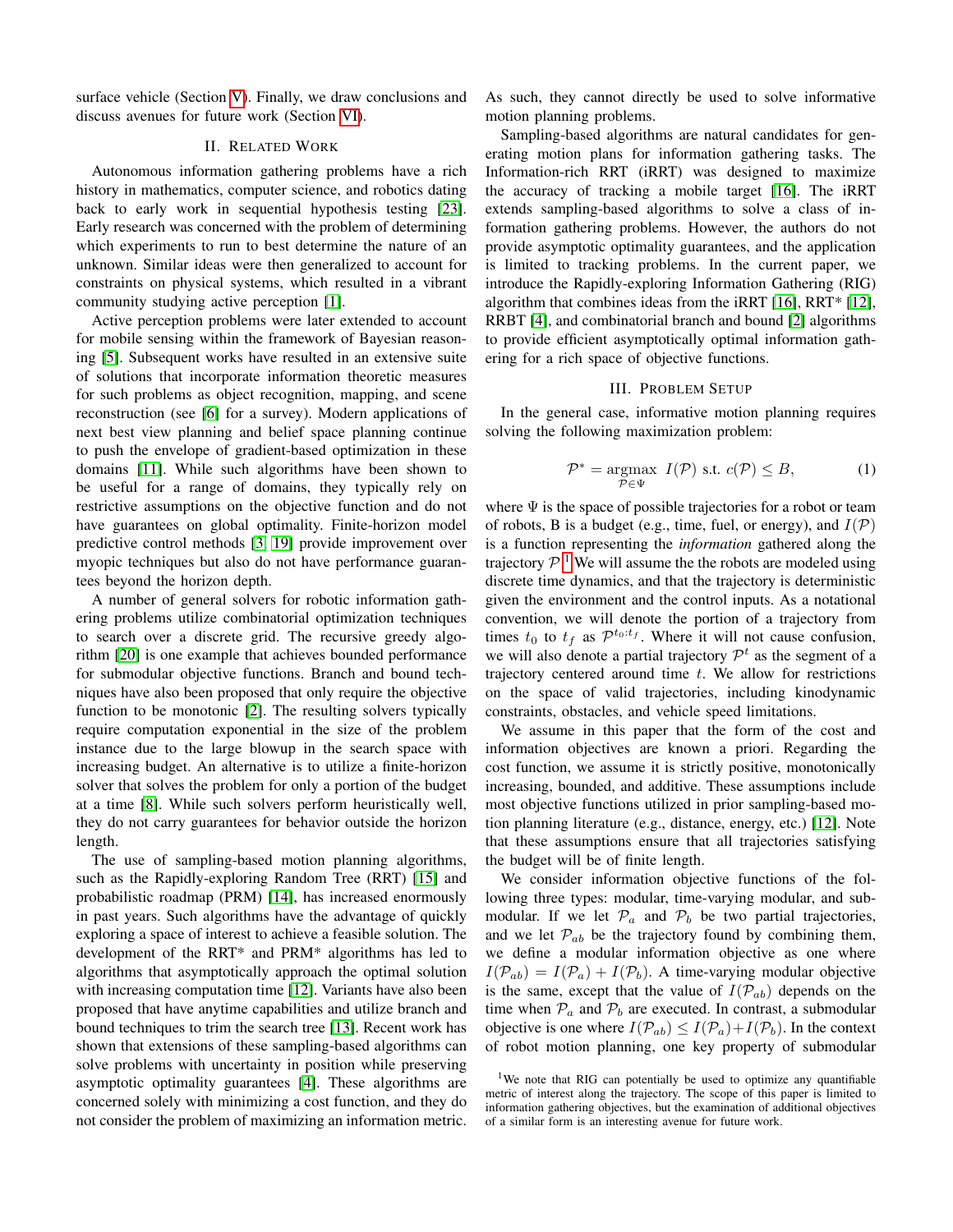objectives is that the amount of information gathered in the future is dependent on the prior trajectory, whereas with modular objectives it is not.

Two major factors make solving these optimization problems particularly difficult: (1) for nearly all interesting objective functions, finding the optimal solution is formally hard (NP-hard or PSPACE-hard) [\[18,](#page-7-5) [20\]](#page-7-4), and (2) the space of trajectories  $\Psi$  grows with increasing budget, making exhaustive searches intractable. We propose an incremental algorithm that utilizes sampling to generate increasingly informative trajectories that satisfy the cost budget constraints. This approach allows for the generation of informative trajectories with complex information objectives.

# IV. ALGORITHM DESCRIPTION

<span id="page-2-0"></span>We now discuss the proposed motion planning algorithm that efficiently generates trajectories to maximize an information metric while also maintaining budget constraints. The key idea is to sample the configuration space of the vehicle and to build up a graph of possible trajectories by incrementally extending candidate trajectories towards the sampled points.

The full Rapidly-exploring Information Gathering (RIG) algorithm is described in Algorithm [1.](#page-2-1) The main loop of the algorithm begins with a start node and generates randomly sampled points in the configuration space. For each new point that is sampled, the algorithm extends all nearby nodes towards the newly sampled point to generate a graph of solutions. Nodes in the graph are only extended if the resulting cost does not exceed the budget, and nodes that are not promising can be pruned (see Section [IV-C\)](#page-3-0).

After nodes are extended, the cost and information at each new node is calculated, and an additional step is required where the information and cost is recursively updated along all the new edges. During this recursive update, new nodes are generated to store the information and cost generated by the trajectories formed from the newly added edges. More nodes are then generated at the neighbors of these newly added nodes and so on until all eligible nodes have been expanded. Pruning can also be employed during this step to limit the number of nodes added. After the algorithm has run for many iterations, the graph will contain a number of possible informative trajectories within the budget constraint.

The general RIG algorithm allows for constraints on the vehicle's motion through the use of a Steer() function to extend nodes towards newly sampled locations. Requirements on the steer function are discussed in the next section. Points on the graph are extended using a Near() function. The near function can be heuristically set or set based on pre-specified ball around the sampled point (as in [\[12\]](#page-7-7)). The algorithm can also account for obstacles in the environment by limiting feasible trajectories to a free configuration space  $\mathcal{X}_{free}$ .

The main challenges presented by the information gathering problem are (1) focusing the graph generation such that candidate trajectories satisfy the budget requirements, (2) managing computational complexity for computing the information gathered at each node on the graph, and (3) pruning

# Algorithm 1 Rapidly-exploring Information Gathering (RIG)

```
1: Input: Step size \Delta, Budget B, Workspace \mathcal{X}_{all},
   Free space \mathcal{X}_{free}, Environment \mathcal{E}, Start config. \mathbf{x}_{start}
```
- 2: % Initialize cost, information, and starting node
- 3:  $I_{init} \leftarrow InitialInformation(\mathbf{x}_{start}, \mathcal{E})$
- 4:  $C_{init} \leftarrow 0, n \leftarrow \langle \mathbf{x}_{start}, C_{init}, I_{init} \rangle$
- 5: % Initialize vertex list, edge list, and graph
- 6:  $V \leftarrow \{n\}, V_{closed} \leftarrow \emptyset, E \leftarrow \emptyset, \mathcal{G} \leftarrow (V, E)$
- 7: while processing time remains do
- 8: % Sample configuration space of vehicle
- 9:  $\mathbf{x}_{\text{ samp}} \leftarrow Sample(X_{all})$
- 10: % Find near points to be extended
- 11:  $N_{near} \leftarrow Near(\mathbf{x}_{samp}, V \setminus V_{closed})$
- 12: **for** all  $n_{near} \in N_{near}$  do
- 13: % Extend towards new point
- 14:  $\mathbf{x}_{new} \leftarrow Steer(\mathbf{x}_{n_{near}}, \mathbf{x}_{samp}, \Delta)$
- 15: **if**  $NoCollision(\mathbf{x}_{n_{near}}, \mathbf{x}_{new}, \mathcal{X}_{free})$  then
- 16: % Calculate new information and cost
- 17:  $I_{new} \leftarrow Information(I_{n_{near}}, \mathbf{x}_{new}, \mathcal{E})$
- 18:  $c(\mathbf{x}_{new}) \leftarrow EvaluateCost(\mathbf{x}_{n_{near}}, \mathbf{x}_{new})$
- 19:  $C_{new} \leftarrow C_{n_{near}} + c(\mathbf{x}_{new})$
- 20:  $n_{new} \leftarrow \langle \mathbf{x}_{new}, C_{new}, I_{new} \rangle$
- 21: **if** PRUNE( $n_{new}$ ) then
- 22: Delete  $n_{new}$ 
	-
- 23: else 24: % Add edges and vertex
- 25:  $E \leftarrow E \cup \{(n_{new}, n_{near}), (n_{near}, n_{new})\}$
- 26:  $V \leftarrow V \cup \{n_{new}\}$
- 27: % Add to closed list if budget exceeded
- 28: **if**  $C_{new} > B$  then
- 29:  $V_{closed} \leftarrow V_{closed} \cup \{n_{new}\}$
- 30: end if 31:  $\mathcal{G} \leftarrow (V, E)$
- 32: % Recursively add nodes along new edges 33:  $\mathcal{G} \leftarrow UpdateInfoAndCost(n_{new}, \mathcal{G})$ 
	-

```
34: end if
35: end if
```
<span id="page-2-1"></span>36: end for 37: end while

38:  $P \leftarrow MaxInformationPlan(\mathcal{G})$ 

partial trajectories that cannot lead to a more informative final trajectory than the current best. We now discuss how we can overcome these challenges.

#### *A. Budgeted Trajectory Generation*

The problem of maximizing information subject to a budget constraint differs in several ways from problems typically solved using sampling-based motion planners. In many problem domains, a vehicle must move from one point to another while minimizing the trajectory cost [\[12\]](#page-7-7). For the problem of information optimization, there is no fixed goal point. Instead, there is a hard constraint on budget at which point the mission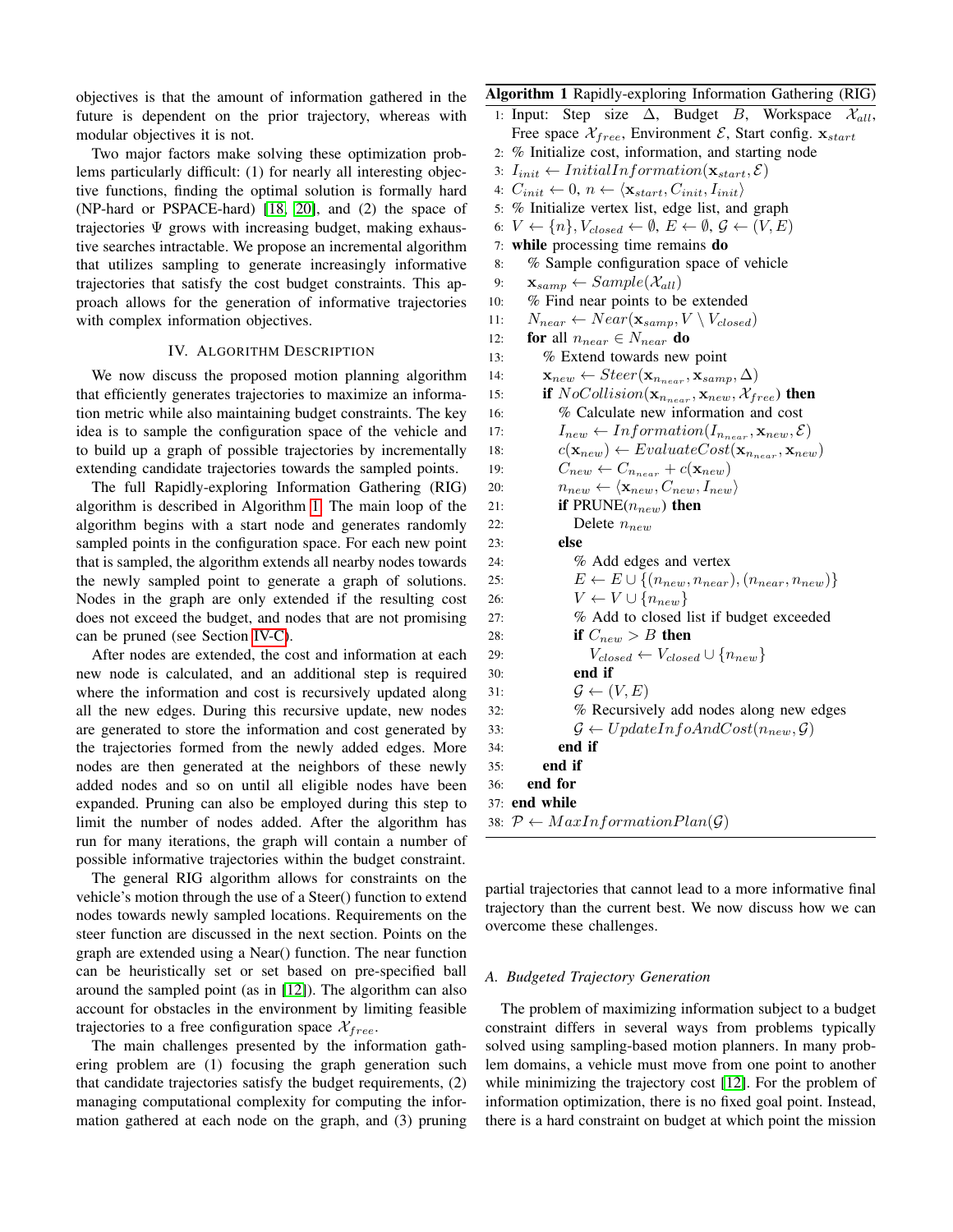time has expired or the vehicle has run out of fuel.<sup>[2](#page-3-1)</sup>

To apply sampling-based motion planners to these problems, we make the following modification: if a candidate trajectory would exceed the budget, it will never be extended towards a sampled point. We maintain a *closed list* of nodes on the graph that represent completed trajectories. The proposed method can also be used in a receding-horizon manner by planning over a budget increment and then re-planning after the budget increment is expended. As new points are generated, trajectories that are not completed will be extended and eventually lead to completed trajectories. This approach builds up a large number of completed trajectories that efficiently explore the space of trajectories and provide different levels of information maximization.

# *B. Computational Complexity*

As described above, we assume that given a partial trajectory  $\mathcal{P}^{t_0:t_f}$  for times  $t_0$  to  $t_f$ , we can calculate the information gathered by some known function  $I(\mathcal{P}^{t_0:t_f})$ . For modular and time-varying modular functions, it is straightforward to build trajectories in an incremental fashion by storing the information gathered at  $t - 1$  and then adding the incremental information gathered at  $t$ . For submodular functions, the entire partial trajectory is necessary to calculate the information at time  $t$ . Thus, the trajectory must be reconstructed by traversing the graph backwards, which is an  $O(N)$  operation.

For some objective functions, the cost of calculating the information gathered may also increase as the length of the trajectory grows. The computational requirement for adding a new node grows as  $O(N + f(N))$ , where  $f(N)$  is the computational cost of calculating  $I(\cdot)$  for a trajectory of length N. The locations of the active nodes are stored in a KDtree, which allows for efficient retrieval of the near nodes. The memory requirements grow linearly in the number of nodes since the stored information remains constant.

It is important to note that these computational requirements grow in the number of nodes added to the graph. Since all of the near nodes are extended for each new sample, denser graphs will add more nodes per iteration than sparser graphs. This additional computation provides motivation for pruning away trajectories that are no longer useful for finding the best information gathering trajectory. We will next discuss how to develop pruning strategies using formal analysis of asymptotic optimality.

# <span id="page-3-0"></span>*C. Theoretical Analysis*

In this section, we show that the RIG algorithm is asymptotically optimal for stationary modular objective functions, time-varying modular objective functions, and submodular objective functions. The asymptotic optimality requires that a *conservative* pruning strategy is used that does not remove trajectories that could potentially lead to the most informative plan.

We first state a number of modest assumptions that are required for this analysis. These assumptions are adapted from the Rapidly-exploring Random Belief Tree (RRBT) [\[4\]](#page-7-9) and the Rapidly-exploring Random Graph (RRG) [\[12\]](#page-7-7) algorithms.

<span id="page-3-2"></span>Assumption 1: Let  $x^a$ ,  $x^b$ , and  $x^c$  be three points within radius  $\Delta$  of each other. Let the path  $e_1$  be generated by  $Steer(x^a, x^c, \Delta), e_2$  be generated by  $Steer(x^a, x^b, \Delta),$  and  $e_3$  be generated by  $Steer(x^b, x^c, \Delta)$ . If  $x^b \in e_1$ , then the concatenated path  $[e_2, e_3]$  must be equal to  $e_1$  and have equal cost and information.

This assumption is nearly equivalent to the assumption required for RRBT [\[4\]](#page-7-9) except that we require that both the cost and information be equal for the concatenated edge. The assumption states that the Steer() function is consistent for intermediate points and that both the cost and information functions are also consistent. This assumption is necessary due to the refinement as additional samples are added, which in the limit leads to samples that are infinitely close together. For general robot dynamics, this property requires that we can simulate the continuous system for any intermediate time step.

<span id="page-3-3"></span>*Assumption 2:* There exists a constant  $\delta \in \mathbb{R}_+$  such that for any point  $x^a \in \mathcal{X}_{free}$  there exists an  $x^b \in \mathcal{X}_{free}$ , such that (i) the ball of radius  $\delta$  centered at  $x^a$  lies inside  $\mathcal{X}_{free}$  and (ii)  $x^a$  lies inside the ball of radius  $\delta$  centered at  $x^b$ .

This assumption is equivalent to the corresponding assumption in the RRG and RRT\* algorithms [\[12\]](#page-7-7) that requires that some free space is available around the optimal trajectory to allow for convergence.

We now examine requirements for pruning strategies that lead to asymptotic optimality of the RIG algorithm.

*Theorem 1:* Given two nodes  $n_a$  and  $n_b$  that are co-located with different cost and information values. Let  $p_a^g$  be the maximally informative partial trajectory originating from the node corresponding to  $n_a$  that satisfies the remaining budget. Similarly, let  $p_b^g$  be the maximally informative partial trajectory originating from the node corresponding to  $n_b$  that satisfies the remaining budget. If a pruning strategy is employed that removes co-located nodes that are dominated by a partial ordering  $n_a \, < \, n_b$ , RIG is asymptotically optimal if the following condition holds:

$$
n_a < n_b \Rightarrow I(p_a^g) + I(n_a) < I(p_b^g) + I(n_b).
$$
 (2)

*Proof:* (Sketch) The condition above states that a partial ordering exists such that the most informative final trajectory from  $n_a$  is always less than the most informative final trajectory from  $n_b$ . Thus, no maximally informative trajectory will ever be pruned as long as the partial ordering is upheld. We must now show that the resulting graph will contain the optimal path in the limit. This claim follows from Assumptions [1](#page-3-2) and [2](#page-3-3) and the analysis of the asymptotic optimality of RRG in [\[12\]](#page-7-7). The key idea is that if there is sufficient space to sample within a ball around all points in  $\mathcal{X}_{free}$  then, in the limit, an infinitely dense graph will be created within the ball around all points. If the Near() function returns every vertex within a ball of radius  $r \propto (log(n)/n)^{1/d}$ , where n is the

<span id="page-3-1"></span><sup>&</sup>lt;sup>2</sup>We note that our proposed algorithm can also be utilized if a fixed goal point is specified. In this case, nodes would enter the closed list when the minimum cost to reach the goal exceed the remaining budget.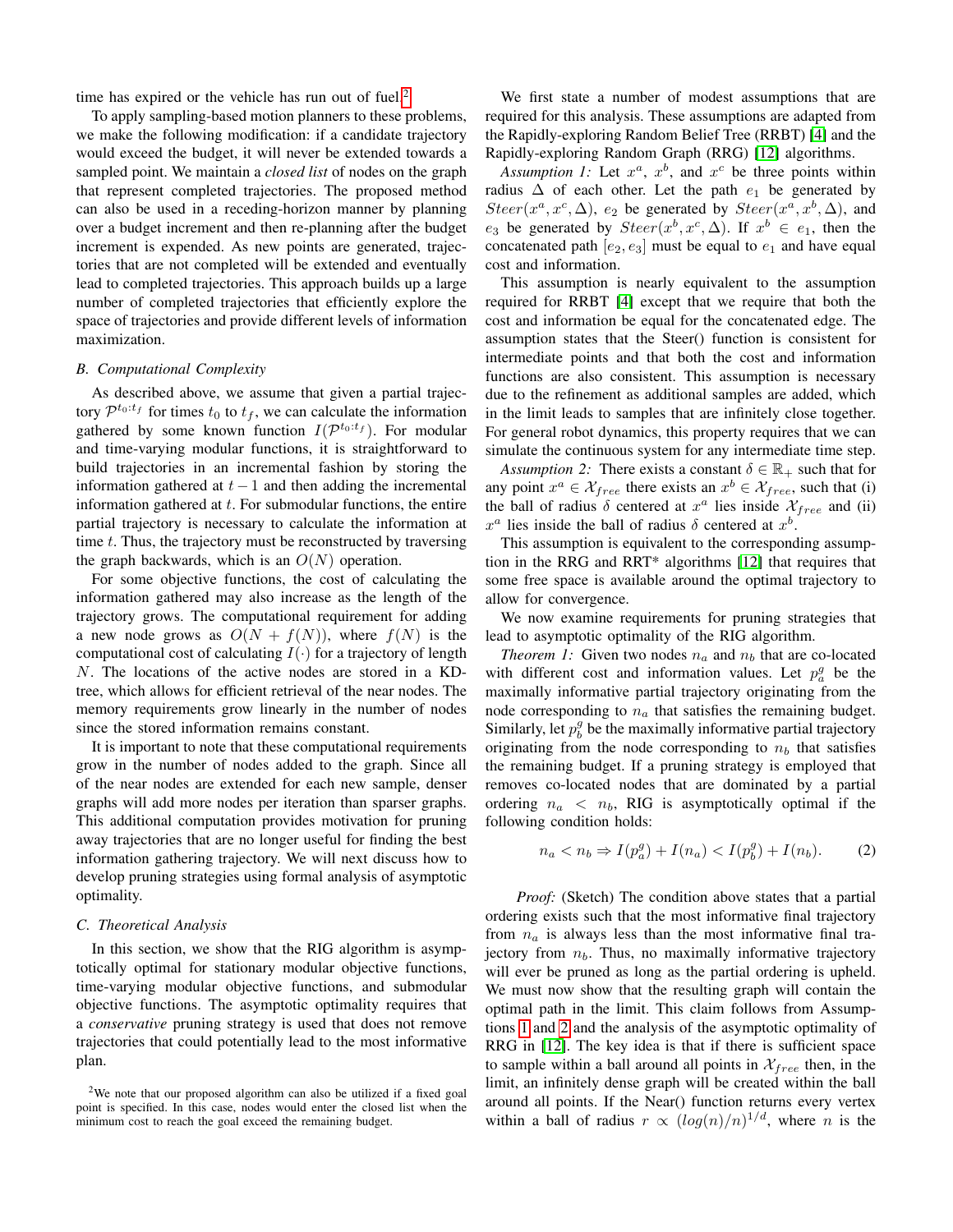number of vertices in the graph and  $d$  is the dimensionality of the state, then using Assumption [2,](#page-3-3) we have that such a ball exists around all points. Additionally, Assumption [1](#page-3-2) states that the Steer() actions can be infinitely subdivided and hence in the limit will produce all paths that may be optimal.

## *D. Pruning of Suboptimal Plans*

In order to ensure that we generate the maximally informative trajectory in the limit, we need to guarantee that we do not remove any partial plans that may lead to the optimal plan. When a new node is added to the graph, all near nodes are extended towards it. For a dense graph, the new node will be reached by multiple nodes in the graph, which will lead to multiple new partial plans with co-located endpoints. When this occurs, it is advantageous to prune partial plans that cannot lead to the optimal solution. We now describe conservative pruning strategies to this effect.

For a modular objective function, it is straightforward to show that if  $n_a$  and  $n_b$  are co-located, and  $c(n_a) > c(n_b)$ , where  $c(n_a)$  is the cost to reach  $n_a$  and  $c(n_b)$  is the cost to reach  $n_b$ , then  $I(p_a^g) \leq I(p_b^g)$ . Thus, we can prune paths at a given node if an alternative path exists to that node such that  $I(n_a) > I(n_b)$  and  $c(n_a) \leq c(n_b)$ . Figure [2](#page-4-1) shows that pruning suboptimal paths reduces the number of nodes required by more than an order of magnitude for the modular case.

For submodular objective functions, the pruning strategy above may remove partial plans that lead to the optimal plan. To see this, note that the maximally informative trajectory from a node  $I(p_a^g)$  depends on the prior path taken to reach that node. Thus, we cannot guarantee that paths should be pruned even if they are dominated both in information and in cost. To achieve a conservative pruning strategy in this case, we must generate an upper bound on  $I(p_a^g)$ . We can do this by calculating the reachable information  $I^{max}(n_a)$ , i.e., the information within the remaining budget [\[2\]](#page-7-6). The reachable information can be calculated either through integration, sampling, or by enumeration if the information function is evaluated at discrete points. We note that if the reachable information is calculated as an approximation, the pruning strategy must be adjusted accordingly to preserve asymptotic optimality.

Given a way to calculate the reachable information, we can now prune nodes that are co-located if  $I(n_a) > I^{max}(n_b)$ and  $c(n_a) \leq c(n_b)$ . In practice, the more aggressive pruning strategy for modular objectives can alternatively be used as a heuristic for submodular objectives to sacrifice asymptotic optimality for computational efficiency.

#### V. EXPERIMENTAL RESULTS

<span id="page-4-0"></span>We now discuss simulations and field tests validating the proposed informative motion planning algorithm. We compare the RIG algorithm to a combinatorial branch and bound algorithm from prior work [\[2\]](#page-7-6). The branch and bound algorithm incrementally extends partial paths in a discrete space and maintains an upper bound on the solution quality of each partial path using the bounding strategy for calculating



<span id="page-4-1"></span>Fig. 2. Number of iterations versus number of nodes in the graph while running the RIG algorithm. The plots are terminated after the optimal solution is found. Pruning paths that are known to be suboptimal can lead to more than an order of magnitude reduction in the number of nodes.

 $I^{max}(\cdot)$  described above. The branch and bound algorithm is guaranteed to terminate with the optimal solution. As such, it provides an apt comparison to validate the scalability improvements of RIG as well as the advantage of operating in continuous space.

## *A. Synthetic Problems*

The simulations were run on a single desktop with a 3.2 GHz Intel i7 processor with 9 GB of RAM. The RIG algorithm and combinatorial branch and bound algorithm were both implemented in C++ on Ubuntu Linux. Nearest neighbor queries were provided by the Open Motion Planning Library (OMPL) [\[7\]](#page-7-20).

The simulations model a synthetic information gathering problem in a 10 km  $\times$  10 km environment. To provide a comparison with the branch and bound algorithm, the vehicle is given a simple motion model where it is assumed to move holonomically on a discrete 1 km grid. The RIG algorithm was modified such that nodes could only be created on the vertices of the 1 km grid, which effectively yields a discrete variant of the algorithm. In some simulations, circular obstacles are placed randomly in the environment with radii (also chosen randomly) between 1 km to 5 km.

The information objective for these simulations was specified by the random placement of five gaussian information sources. The intensity of each information source degrades exponentially with a randomly chosen length scale and intensity. In the time-varying case, the information sources move with a known trajectory. For the submodular case, no additional information is gathered from a point once it has been observed by the vehicle. An example problem and solution trajectory is shown in Figure [1,](#page-0-0) and an accompanying supplemental video shows animations of growth over time for this example.

Given the specifications described above, 100 random scenarios were chosen for each budget, and the RIG algorithm was compared to the combinatorial branch and bound algorithm. Figure [3](#page-5-0) shows the time to find the optimal discrete path for increasing budget lengths. For the modular and timevarying modular objectives, the RIG algorithm is able to find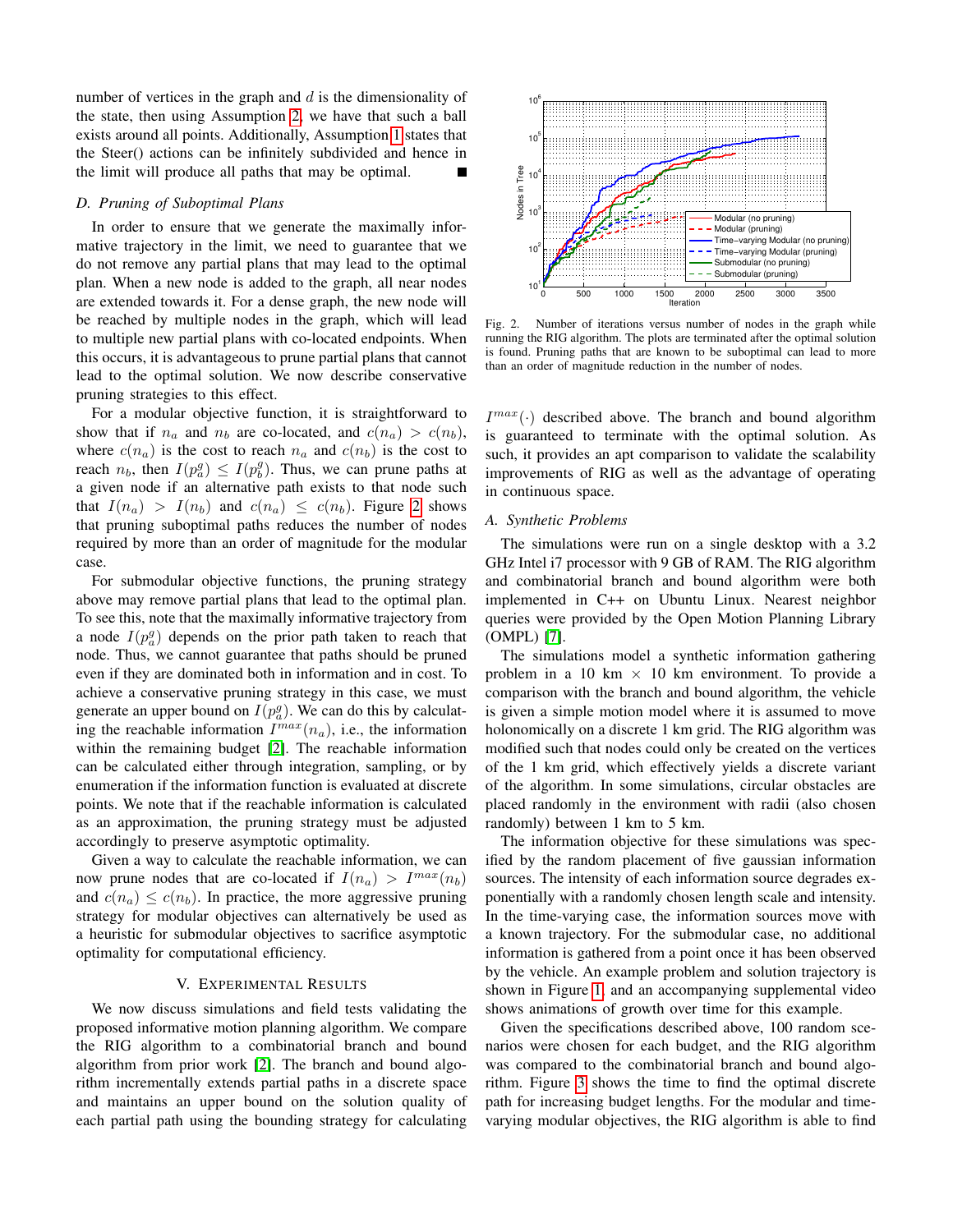

Fig. 3. Simulated results for the proposed sampling-based information gathering algorithm in a 10 km  $\times$  10 km environment. Each data point is averaged over 100 simulated trials with a random information landscape derived using a mixture of Gaussians. For comparison to the discrete branch and bound algorithm, waypoints are restricted to fall on a 1 km grid. For modular and time-varying modular information objectives, the proposed RIG algorithm quickly approaches the optimal discrete solution even at high budgets. For submodular objective functions, RIG quickly approaches a near-optimal solution.

the optimal solution quickly even at higher budgets. Here, the optimal solution was known from running the branch and bound algorithm. In general, the optimal solution can be identified at the point where the graph stops improving. Refining an upper bound on optimal as the algorithm progresses is a potential area for future work.

Adding obstacles to the environment can either increase or decrease the computation time. Obstacles restrict the number of possible paths through the environment, but they also can prevent the algorithm from converging quickly. With larger budgets, the computational gains from restricting the number of paths outweigh the additional convergence time as obstacles are added, and with smaller budgets the opposite occurs.

The gain in computation time for RIG over the combinatorial algorithm is less pronounced for the submodular information objective, due to the looser pruning criterion necessary to guarantee convergence to the optimal solution. Initial simulations (not shown) demonstrated that RIG provides a marginal improvement over the combinatorial algorithm for finding the optimal solution. However, a strength of RIG is that it rapidly explores the environment and quickly generates a near-optimal solution. Figure [3](#page-5-0) shows significant improvement in computation time for achieving a solution within 90% of optimal. In the next section, we will also demonstrate how using the RIG algorithm in continuous space can be used to improve path planning for optimizing a submodular information objective in a wireless signal strength mapping application.

## *B. Wireless Signal Strength Mapping*

We now demonstrate our proposed approach using a lake monitoring scenario with an autonomous surface vehicle (ASV). The ASV is propeller-driven and is capable of moving at speeds up to 2 knots. It is equipped with a GPS unit and a Doppler Velocity Log (DVL), which provide localization capabilities for the vehicle. The vehicle communicates with a ground station through a standard 802.11 wireless connection. The vehicle is capable of measuring the wireless signal strength at its current location in dBm. Experiments were conducted at Puddingstone Lake in San Dimas, CA

<span id="page-5-0"></span>

<span id="page-5-2"></span>Fig. 4. Root means square error (RMSE) of the predicted wireless signal strength in a lake after executing four different data collection trajectories. The trajectories planned by the branch an bound algorithms are based on a discrete grid, and the trajectories planned by the proposed RIG algorithm operate in continuous space (trajectories are shown in Figure [5\)](#page-6-1). The RIG algorithm is able to achieve lower RMSE for a given trajectory length.

(Lat. 34.088854◦ , Lon. -117.810667◦ ).

The vehicle is maneuverable enough to accurately track waypoints given by a planner. As a result, we are able to generate trajectories in 2D space, which significantly reduces the complexity of the planning problem versus planning in the full 6D space of the vehicle's position, orientation, and velocities. Turning restrictions were incorporated into the Steer() function to ensure that the trajectories are executable.<sup>[3](#page-5-1)</sup>

The goal in this experiment is to reconstruct the wireless signal strength over the entire area of interest, which would be useful for constructing an ad hoc network and planning surfacing locations for underwater exploration missions. In the context of informative motion planning, we want to minimize the root mean square error (RMSE) of the wireless signal strength predictions over the area of interest given a budget on the trajectory length. We note that there is no straightforward way to calculate the expected RMSE after executing a given trajectory due to the difficulty in predicting fluctuations in

<span id="page-5-1"></span><sup>&</sup>lt;sup>3</sup>We note that it may be possible to generate a trajectory in 6D that gathers more information for a given trajectory length than the optimal trajectory in 2D. Further analysis of full 6D planning with RIG is an interesting avenue for future work.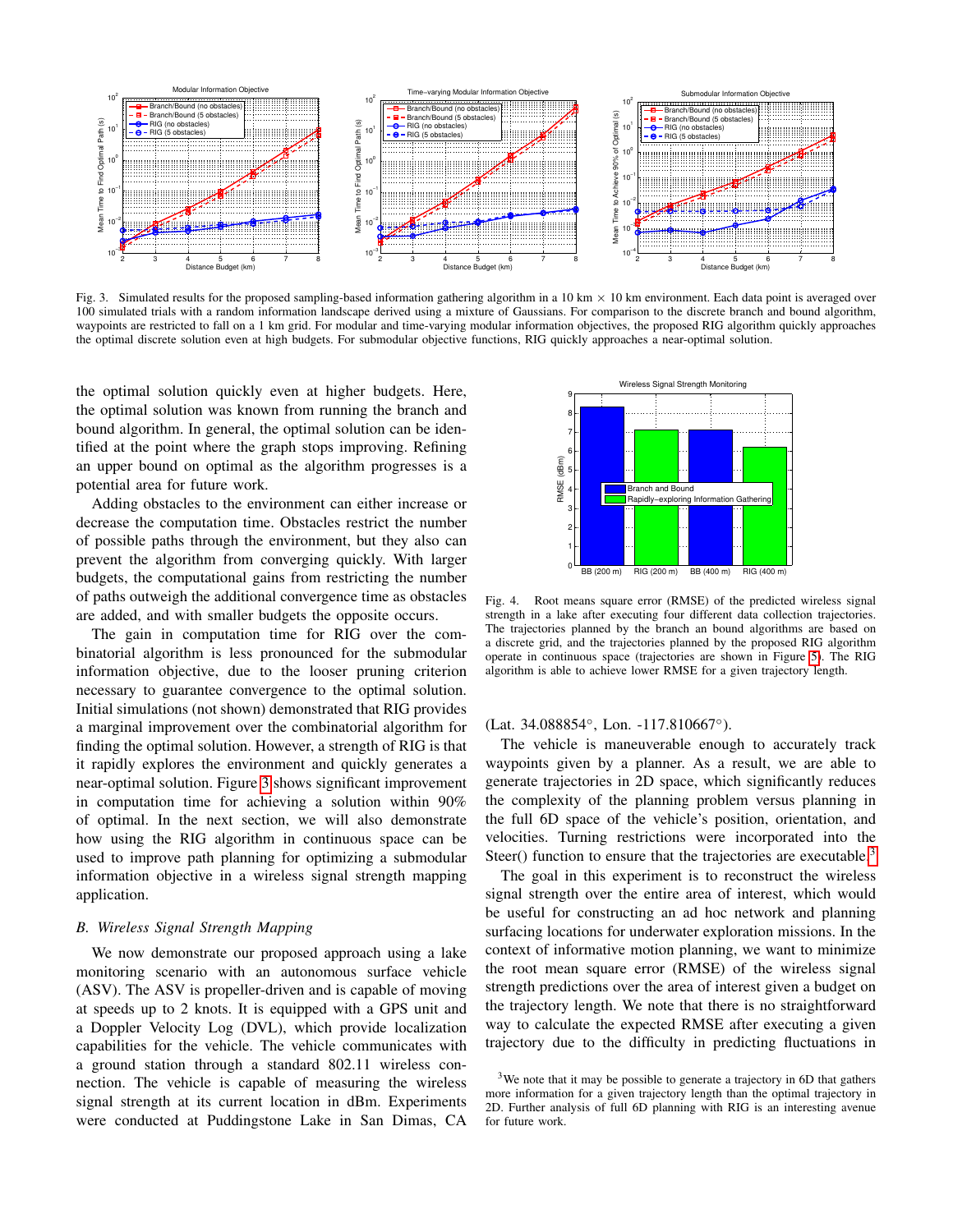

(a) Budget  $= 200$  m

(b) Budget =  $400 \text{ m}$ 

<span id="page-6-2"></span><span id="page-6-1"></span>(c) Full survey  $= 2500$  m

Fig. 5. Left and Center: Trajectories taken by the branch and bound algorithm (shown as yellow waypoints) versus the RIG algorithm (shown as white waypoints) by an autonomous vehicle monitoring wireless signal strength in a lake. The RIG algorithm is able to operate in continuous space to provide a richer set of possible trajectories for monitoring the environment. Right: The full survey is also shown (planned by a human operator), which was used to compare the predictive accuracy after executing the autonomously planned trajectories.



Fig. 6. Left and Center: Wireless signal strength map built after executing the 400 m trajectories generated by branch and bound and RIG. Right: Wireless signal strength map built after executing the full 2500 m survey. The map generated by RIG is qualitatively closer to the one generated by the full survey.

signal strength. As an alternative, we use a surrogate metric for planning that correlates with RMSE.

We utilize nonparametric regression in the form of Gaussian Processes (GPs) to provide a prediction of the wireless signal strength across the area of interest. For simplicity, we employ a standard squared exponential kernel [\[17\]](#page-7-21) that captures the fact that predictions that are nearer to each other are more correlated than those that are further apart. We use the predicted variance from the GP as a proxy for RMSE, which has been shown in prior work to correlate [\[22\]](#page-7-22). Due to the scalability issues of the GP, a local approximation is employed where only the 100 nearest data points are used to calculate the prediction and variance. For a given trajectory, we can now calculate the expected reduction in variance over some sampled set of points in the space of interest. Using this expected reduction in variance as an information metric fully defines an informative motion planning problem.

Trajectories were planned for budgets of 200 m and 400 m using RIG and the discrete branch and bound algorithm (shown in Figure [5\)](#page-6-1). RIG was run for one minute using the aggressive pruning strategy that prunes all paths that are dominated in both distance and information. We note that the

variance reduction information objective is not modular, which means this pruning strategy is a heuristic here. The branch and bound algorithm was run on the finest grid possible that would lead to completion in less than one minute. The trajectories were then uploaded to the vehicle and executed.

The mean reconstruction errors after executing the different trajectories are shown in Figure [4.](#page-5-2) For both the 200 m and 400 m budgets, the trajectory generated by the proposed RIG algorithm provides lower RMSE error than the trajectory generated by the discrete branch and bound algorithm. The resulting wireless signal strength maps (shown in Figure [6\)](#page-6-2) also show a qualitative improvement for the paths generated by RIG. These results demonstrate the benefit of planning in continuous space. The experiments on the autonomous surface vehicle also demonstrate the ease of implementation of the proposed algorithm on a fielded system.

# VI. CONCLUSIONS AND FUTURE WORK

<span id="page-6-0"></span>We have shown that it is possible to generate highly informative motion plans while respecting a budget constraint through the use of iterative sampling-based motion planning algorithms. Variants of the proposed RIG algorithm apply to